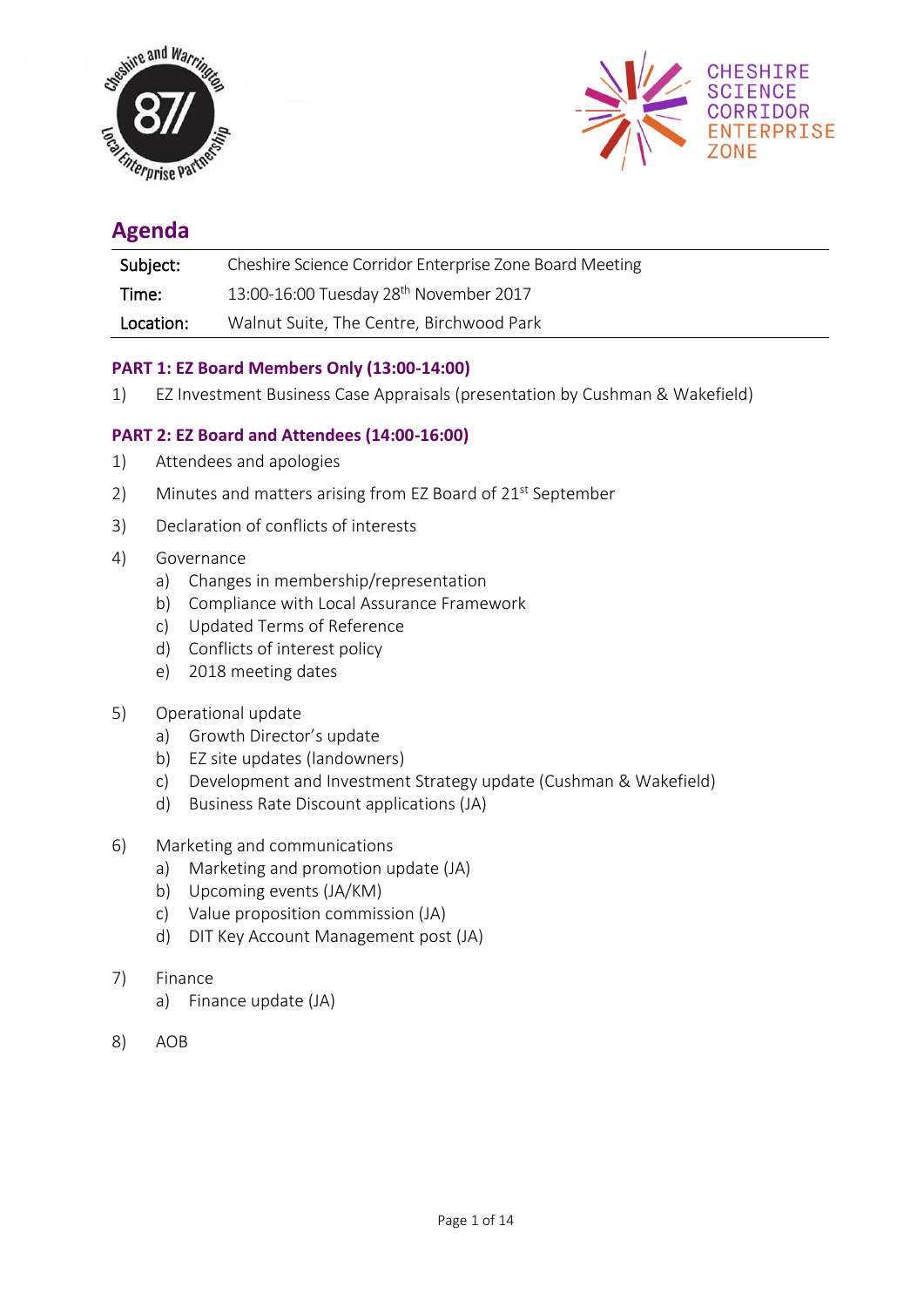# **Item 1 – Attendees and Apologies**

#### **EZ Board Members:**

Robert Mee, Chair of EZ Board Cllr Paul Bates, Cheshire East Council Cllr Russ Bowden, Warrington Council David Slater, CNS

#### **In Attendance:**

John Adlen, Cheshire & Warrington LEP Chris Capes, Cheshire West & Chester Council Chris Doherty, MSP Stephen Fitzsimmons, Warrington & Co. Jane Gaston, Peel Environmental Katrina Michel, Marketing Cheshire Martin O'Rourke, Patrizia Heather Standidge, Cushman & Wakefield Joel Tagg, BEIS Paul Vernon, Thornton Science Park John Willis, Skills & Growth Company Andrew Round, Cheshire East Council

## **Tentative:**

Cllr Brian Clarke, Cheshire West & Chester Council Chris Farrow, Ellesmere Port Development Board Steve Richmond, Astra Zeneca

## **Apologies:**

Caroline Baker, Cushman & Wakefield Philip Cox, Chief Executive of Cheshire & Warrington LEP Steve Park, Warrington & Co. Gary Steen, Cheshire & Warrington LEP Board Member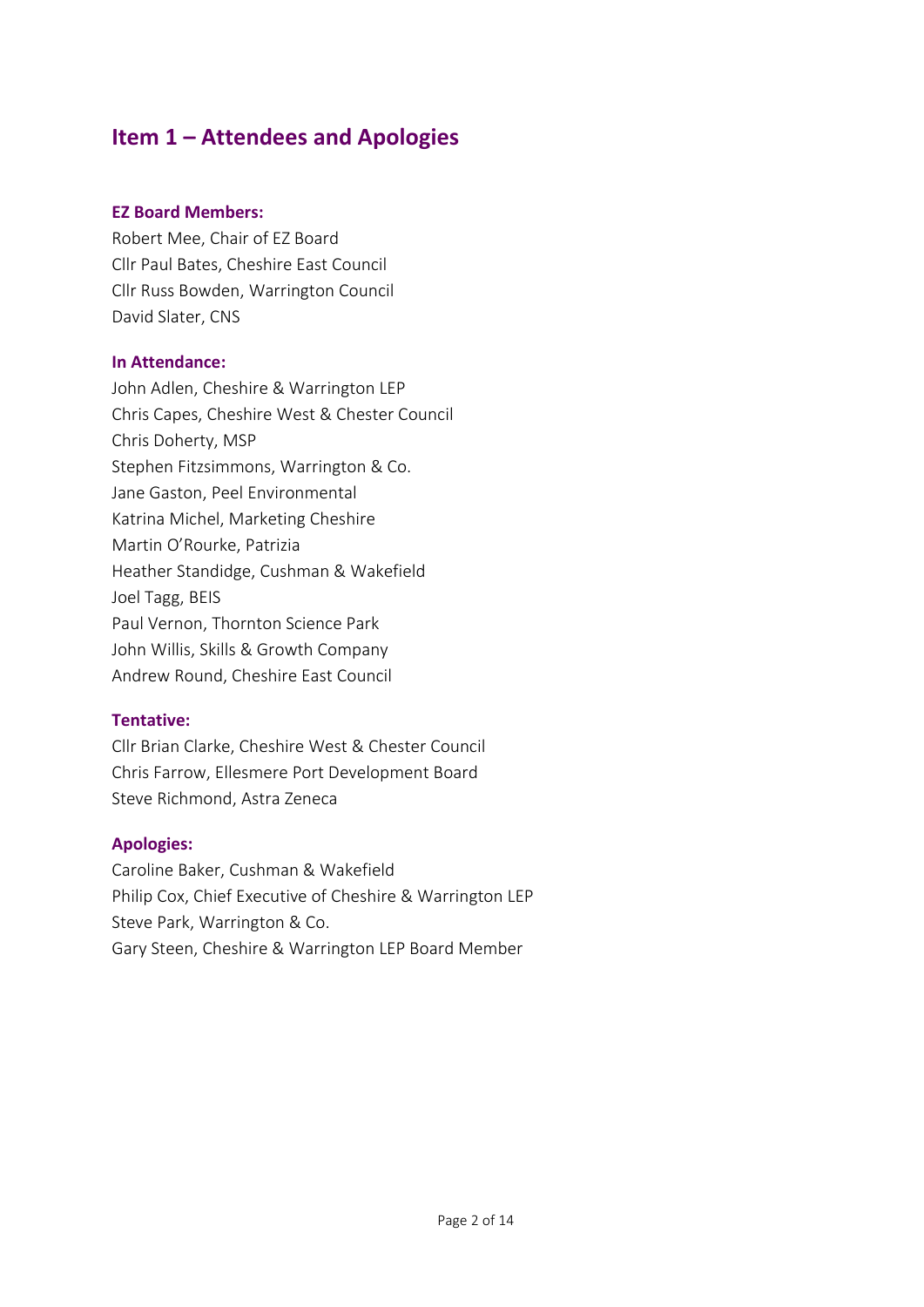# **Item 2 – Previous Minutes**

## **CHESHIRE SCIENCE CORRIDOR ENTERPRISE ZONE BOARD**

#### **Minutes**

Thursday 21<sup>st</sup> September 2017, Thornton Science Park

#### **1. Attendees and Apologies**

#### **EZ Board Members Present:**

Robert Mee (Chair) Cllr Russ Bowden, Warrington Council Cllr Brian Clarke, Cheshire West & Chester Council

#### **In Attendance:**

John Adlen, Cheshire & Warrington LEP Caroline Baker, Cushman & Wakefield Chris Doherty, MSP Chris Farrow, Ellesmere Port Development Board Jane Gaston, Protos Katrina Michel, Marketing Cheshire Steve Park, Warrington & Co. Andrew Round, Cheshire East Council Heather Standidge, Cushman & Wakefield Joel Tagg, BEIS Paul Vernon, Thornton Science Park Jonathan Walsh, Birchwood Park

#### **Apologies:**

Cllr Paul Bates, Cheshire East Council Steve Richmond, Astra Zeneca David Slater, CNS Tony Clark, Cheshire West & Chester Council Philip Cox, Cheshire & Warrington LEP John Willis, Skills & Growth Company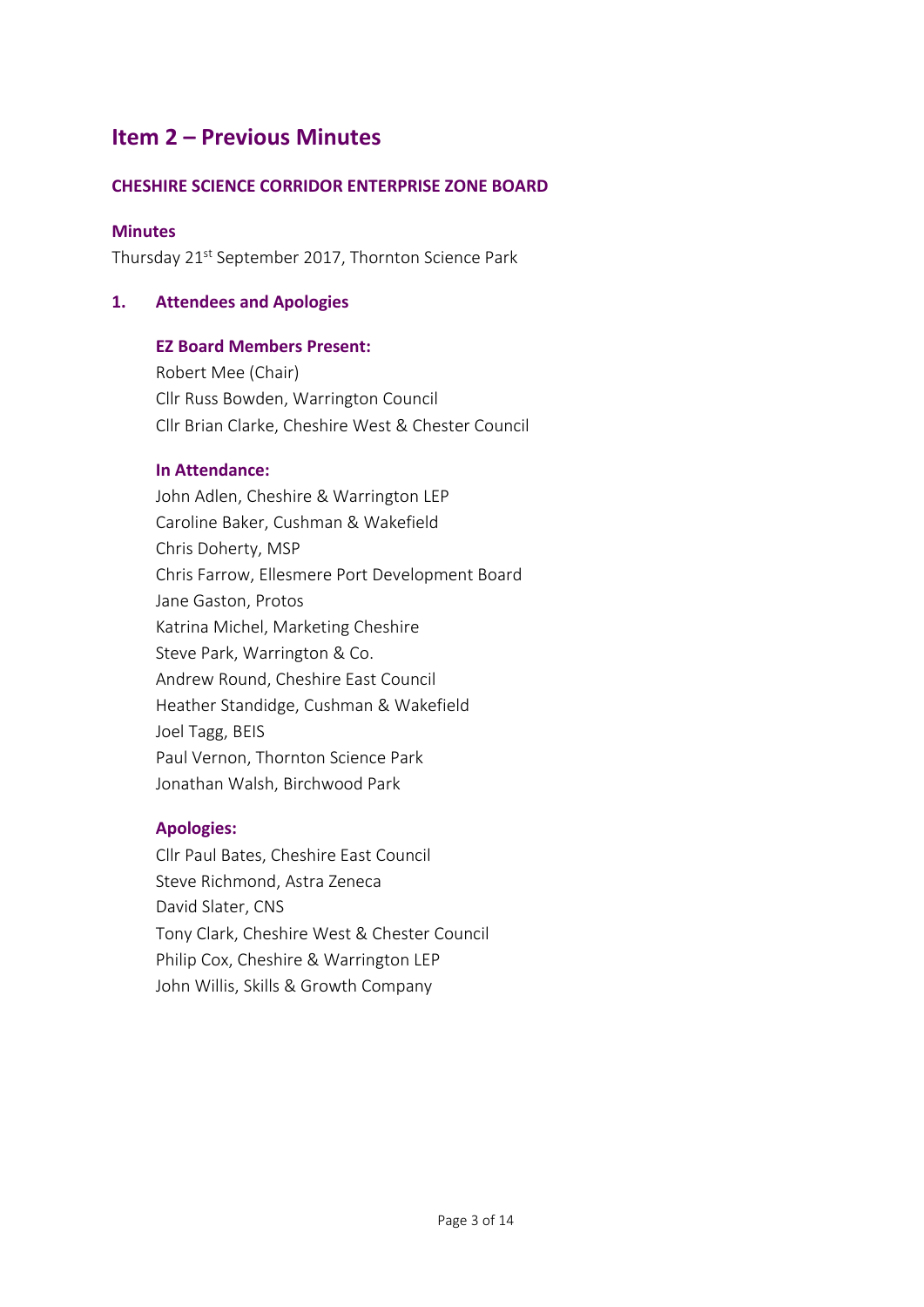#### **2. Previous EZ Board Minutes**

All matters arising from the previous EZ Board held on 19<sup>th</sup> July have been actioned or will be covered in this Board.

Jane Gaston's attendance at the last Board meeting had not been recorded, which was noted and the minutes to be amended.

Minutes were agreed for sign off.

#### **3. Declarations of Interest**

Cushman & Wakefield declared an interest in item 6c) Value Proposition Brief.

#### **4. Governance**

Councillor Paul Bates has been nominated by Cheshire East Council as their representative on the EZ Board, replacing Councillor Peter Groves.

#### **5. Operational Overview**

#### **5a) Growth Director's update**

John Adlen provided an update on the key development activities that had taken place during the period since the last EZ Board, which included:

- Negotiations with Peel Land & Property and the development of a business case for investment in a new 10 MVA primary sub-station at New Bridge Road to unlock the EZ sites in Ellesmere Port.
- Negotiations with Redsun Developments regarding supporting the viability of speculative development of c. 120,000 sq ft (2x 60,000 sq ft units) of new industrial floorspace on Hooton Park.
- Development of EZ Investment Programme with Cushman & Wakefield
- Development of MIPIM business case for LEP Board
- Further development of the value proposition consultancy brief
- Development of finance systems and processes relating to the administration of business rate discount applications and retained business rates
- Negotiations with DIT regarding funding for an account management post

#### **5b) EZ site updates**

#### **Alderley Park**

Chris Doherty reported that Alderley Park had just passed the landmark of having 1,000 staff on site from new companies. CRUK have continued to relocate staff to the site from Manchester, which could eventually be between 400-600 staff. Two new companies have located on Alderley Park, Evotech and Concept Life Sciences. The contract with BioCity to provide incubation support on site has been extended for a further 8 years. Astra Zeneca are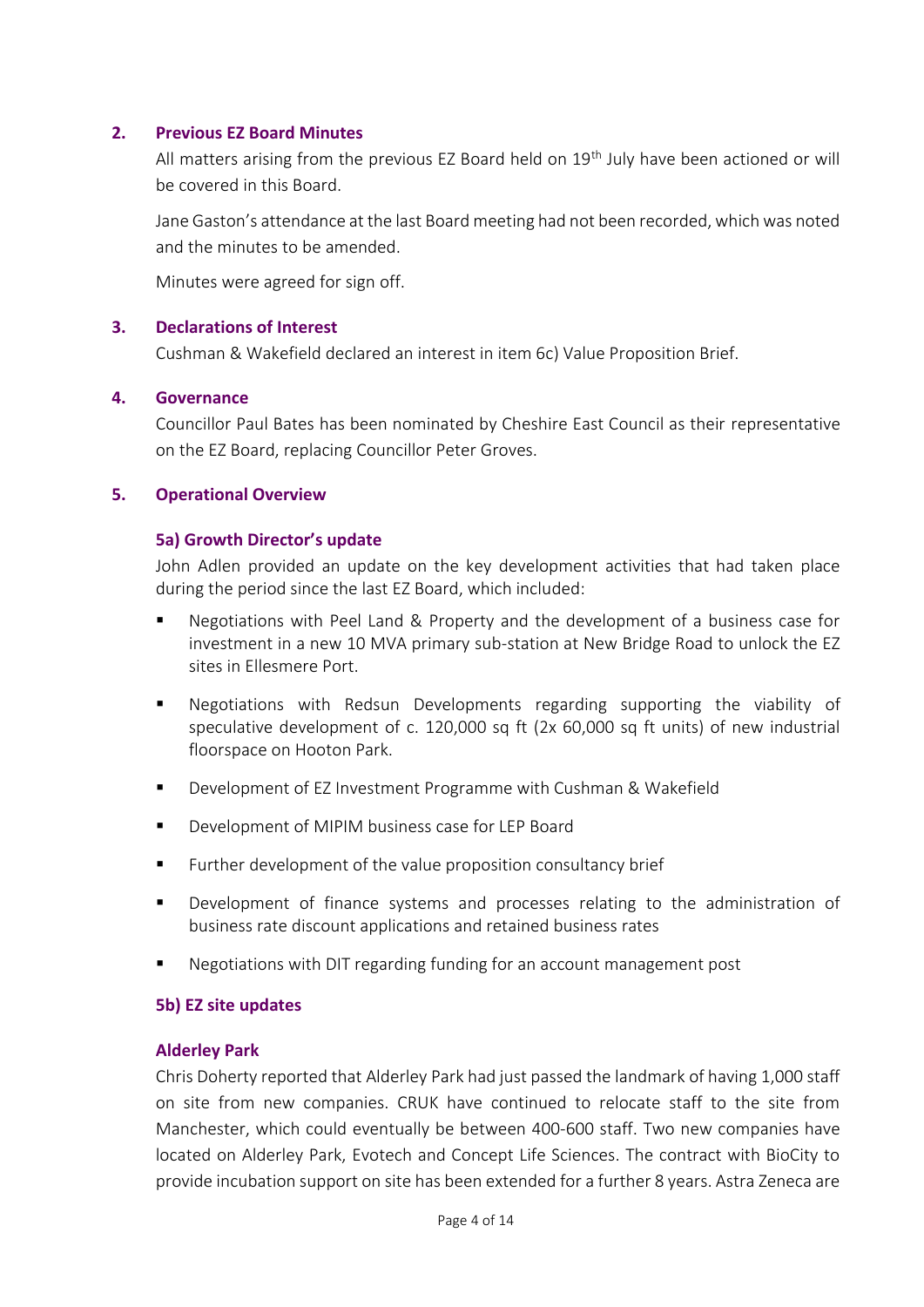withdrawing from the site slower than originally planned and are now expected to be on site until 2020, which means that MSP need to bring forward the conversion of non-lab space earlier than anticipated.

## **Birchwood Park**

Jonathan Walsh reported that the acquisition of Birchwood Park by Warrington Council had been completed and Patrizia appointed as the managing agent. 713 Cavendish Avenue is in legals and will be taken by BiSN, a leading provider of metal to metal downhole sealing solutions to the oil and gas industry. Cavendish Nuclear's fitout and occupation has slipped and will now take place in early 2018.

## **Ellesmere Port**

Chris Farrow reported that the sale of Hooton Park from the HCA to Redsun was in legals. Cloister Way (Andrews) is now fully let and CWAC are in discussions with a developer to purchase 2 acres on Newport Business Park. There is also a high level of interest in units at Helix Business Park.

## **Protos**

Jane Gaston reported that Peel Environmental is in discussions with potential energy generators on two sites at Protos. Peel are currently exploring the option of investing £12m in new grid connections for the site and would like to hold early stage discussions with the Growth Director about speculative development on Phase 1.

# **Thornton Science Park**

Paul Vernon reported that Building 49, the only existing floorspace in the EZ at Thornton, was almost full and that they are in discussions with a potential occupier for the remaining space on the top floor, which if completed would bring 50 new jobs onto the EZ. TSP are still in discussions with a potential occupier interested in demolishing buildings 25 and 27 to build a new facility, who may take some existing lab space on site initially.

## **5a) Investment Programme**

Cushman & Wakefield presented the emerging outline Investment Programme and business rate retention estimates. They explained that these will be 'live' spreadsheets that will evolve in partnership with the LEP and each of the landowners and local authority partners the business cases for each individual investment project is developed.

At this stage, none of the stakeholders are in any way committed to the projects in the investment programme and the figures are estimates based on discussions with landowners and will be subject to change as more detailed business cases are developed.

Cushman & Wakefield reported that the outline Investment Programme shows a broad mix of project types and requests (i.e. grants, loans, guarantees, enabling works) with a broad geographical spread across all of the EZ sites. The outline Investment Programme is currently showing total project costs of £40.5m against an 'ask' of EZ support from retained business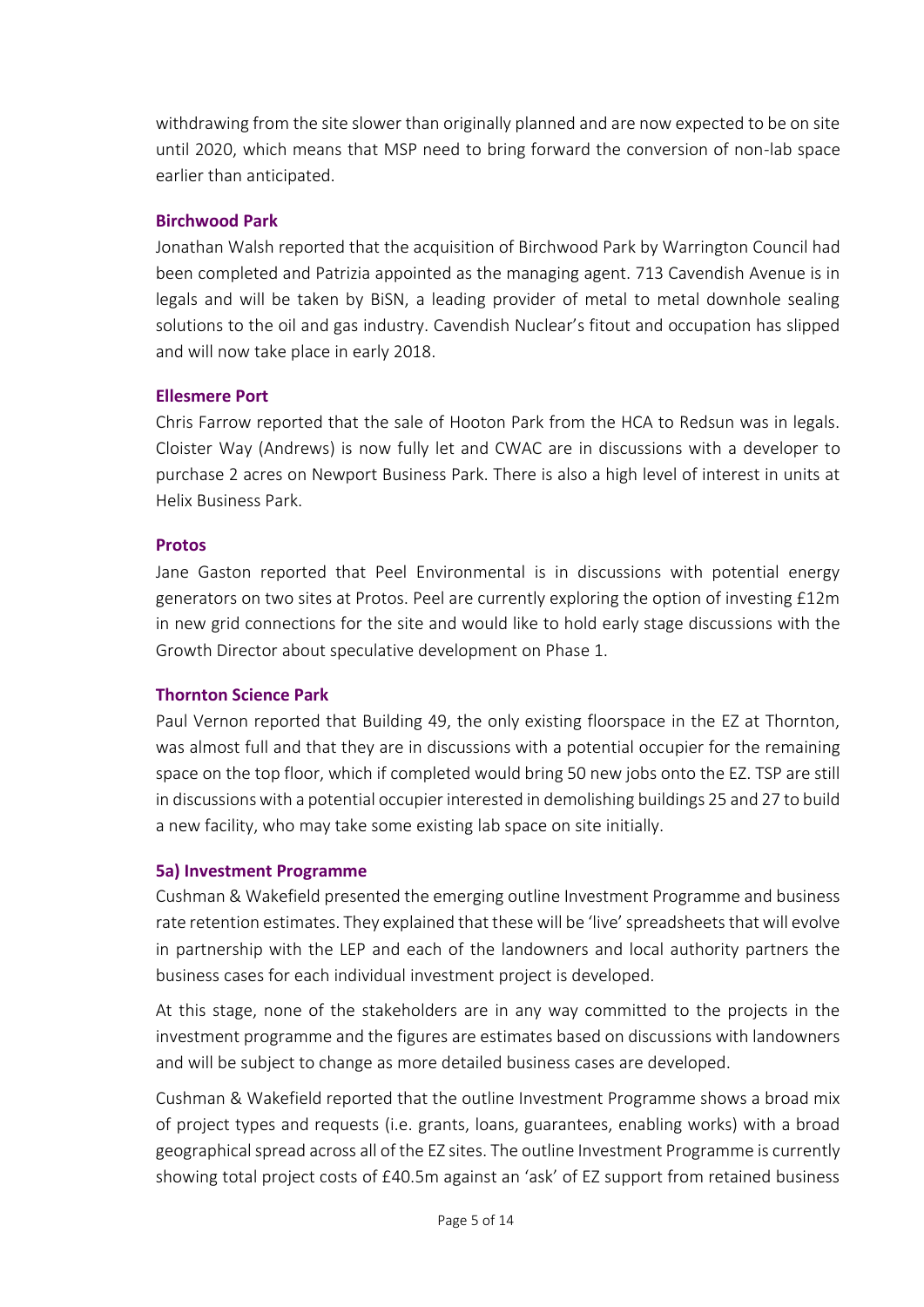rates of £17.5m, which would deliver 41,720 sq m (450,000 sq ft) of new floorspace and could generate £2.1m in rate retention per annum or in excess of £29m over lifetime of EZ.

Cushman & Wakefield presented a revised estimate for EZ Business Rate Retention based on projects already committed and those identified within the investment programme over the next 25 years. The revised estimates show that new floorspace delivered to date is generating c.£340k p.a. equating to £8.3m over remaining EZ period, that the delivery of new build floorspace at Cavendish Avenue (714-720) and Hooton Park could add a further £644k p.a. equating to £18.5m to 2040/41 and that combined, the rate retention pot could total c.£5m by year 6.

A question was raised about the finance mechanisms for funding of Investment Programme projects and it was explained that it was expected that there would be a range of funding mechanisms employed which could include forward funding by individual landowners, local authorities utilising their prudential borrowing capabilities and LEP funding though Growing Places Fund loans.

John Adlen explained that the next steps would be to bring the individual businesses cases for the investment projects to the EZ Board with the intention of having the final Investment Programme signed off by January 2018.

## **5d) BRD Applications**

The Board approved the following Business Rate Discount applications:

- Alderley Analytical
- HematoGenix Laboratory Services Ltd
- Medicines Discovery Catapult Ltd

## **6. Marketing and Communication**

#### **6a) Marketing and Promotion Update**

John Adlen reported that the following marketing and promotional activities had been undertaken over the last period:

- Hosted ministerial visit to the Science Corridor by Jake Berry MP, Minister for the Northern Powerhouse, who visited Thornton Science Park, Birchwood and Alderley Park
- Meeting with Marketing Cheshire and Knights regarding MIPIM 2018 sponsorship and the hosting of three pre-MIPIM events
- Meeting with the King's School Chester regarding their Science & Engineering Expo and fundraising dinner aimed at engaging pupils across Chester in STEM subjects
- Growth Director sat as a panel member at the Insider 'Cheshire: The Ripple Effect' business breakfast at Alderley Park

## **6b) Upcoming Events**

John Adlen reported on the following upcoming events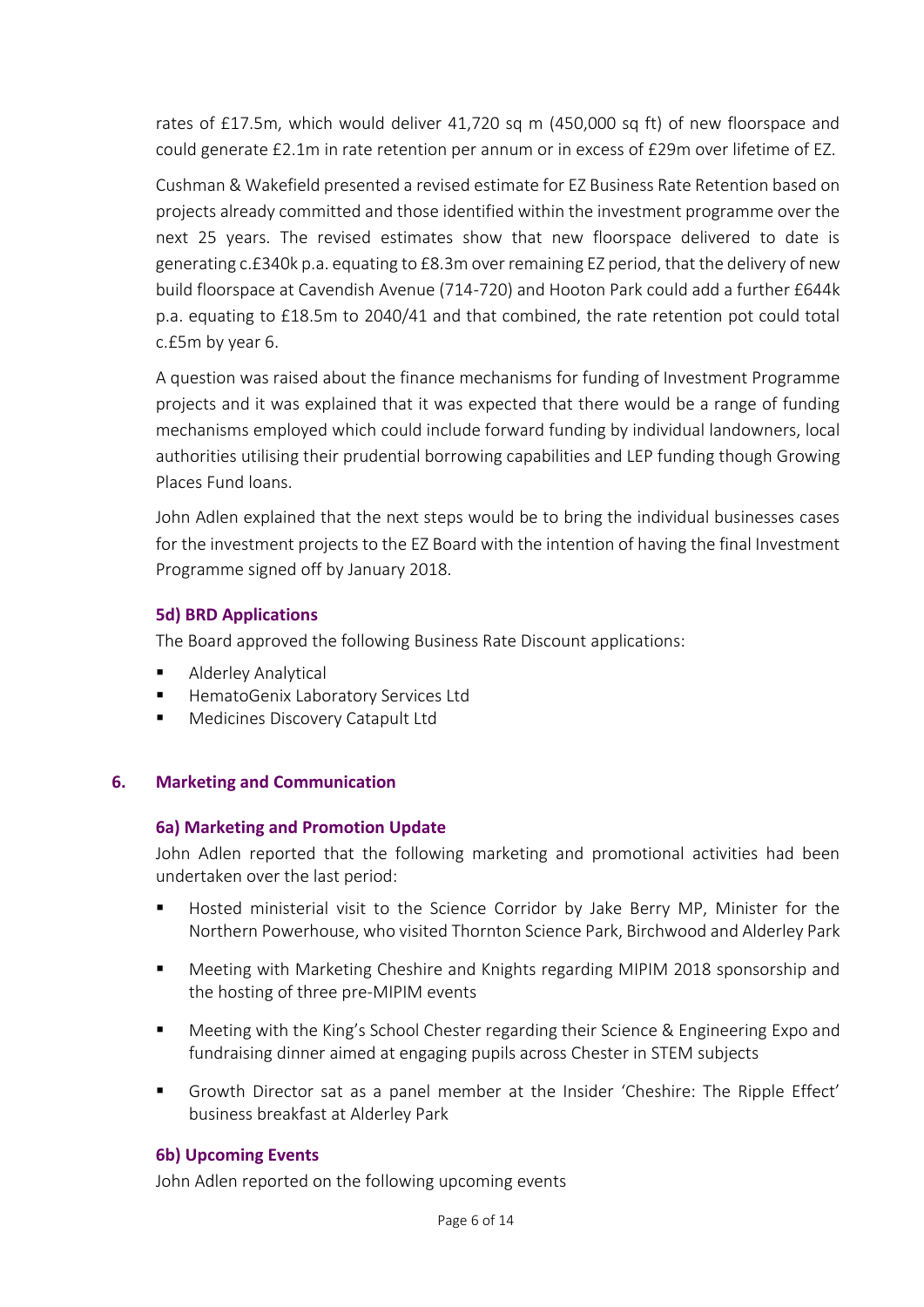- $25th$  September Growth Director to make a presentation to the DIT Advanced Manufacturing DSK event in Manchester, which brings together the DIT national and key overseas advanced manufacturing sector specialists.
- The Science Corridor has taken a Cheshire Science Corridor table at the Kings School Science & Technology Dinner – Friday 10th November 2017
- 22nd February 2018 regional conference on the development of science and technology clusters across the North West. We have engaged Place NW to support the LEP in organising this regional conference, which seeks to bring together the Cheshire Science Corridor, Liverpool Knowledge Quarter and the Oxford Rd Corridor in Manchester to explore how the North's West science and technology clusters can work together to put the North West on the global science and technology map.

Robert Mee suggested engaging with North Wales as a potential partner/sponsor for the regional conference in February.

## **6c) MIPIM 2018**

Katrina Michel reported that the business case for the LEP's presence at MIPIM 2018 has been signed off by the LEP Board. She outlined the plans for MIPIM which included taking a substantially bigger stand in a more prominent location. Marketing Cheshire will be managing the organisation of the Cheshire & Warrington delegation and in the coming months the focus will be on generating corporate sponsorship, securing venues, stand design and development of the MIPIM programme, including on and off stand events.

The Science Corridor will once again be one of the region's key investment propositions and will host an off-stand Science Corridor event, with a launch of the EZ's Investment programme, new value proposition, marketing collateral and new website.

## **6d) Value Proposition Consultancy**

John Adlen presented the brief for the Science Corridor value proposition and sector value propositions and explained that the original Science Corridor brief had been combined with the LEP's Quality of Place consultancy brief to form a single consultancy brief. This work would now seek to develop an overarching Cheshire & Warrington investment value proposition in addition to the Science Corridor value proposition. The new brief extended the sector value propositions to cover the four Science Corridor sectors plus the two additional sectors identified in the SEP - finance and professional services and logistics.

## **7. Finance**

## **7a) Finance update**

John Adlen explained that the EZ Finance Working had met to develop the requisite finance systems and processes for the administration of business rate discount applications and the transfer of retained business rates and that as a result he had produced two Guidance Notes for local authority finance and ratings teams.

# **7b) DIT funding**

John Adlen reported that following negotiations with DIT, the LEP had secured funding of £114k to fund an account management post, based in the LEP to support the co-ordination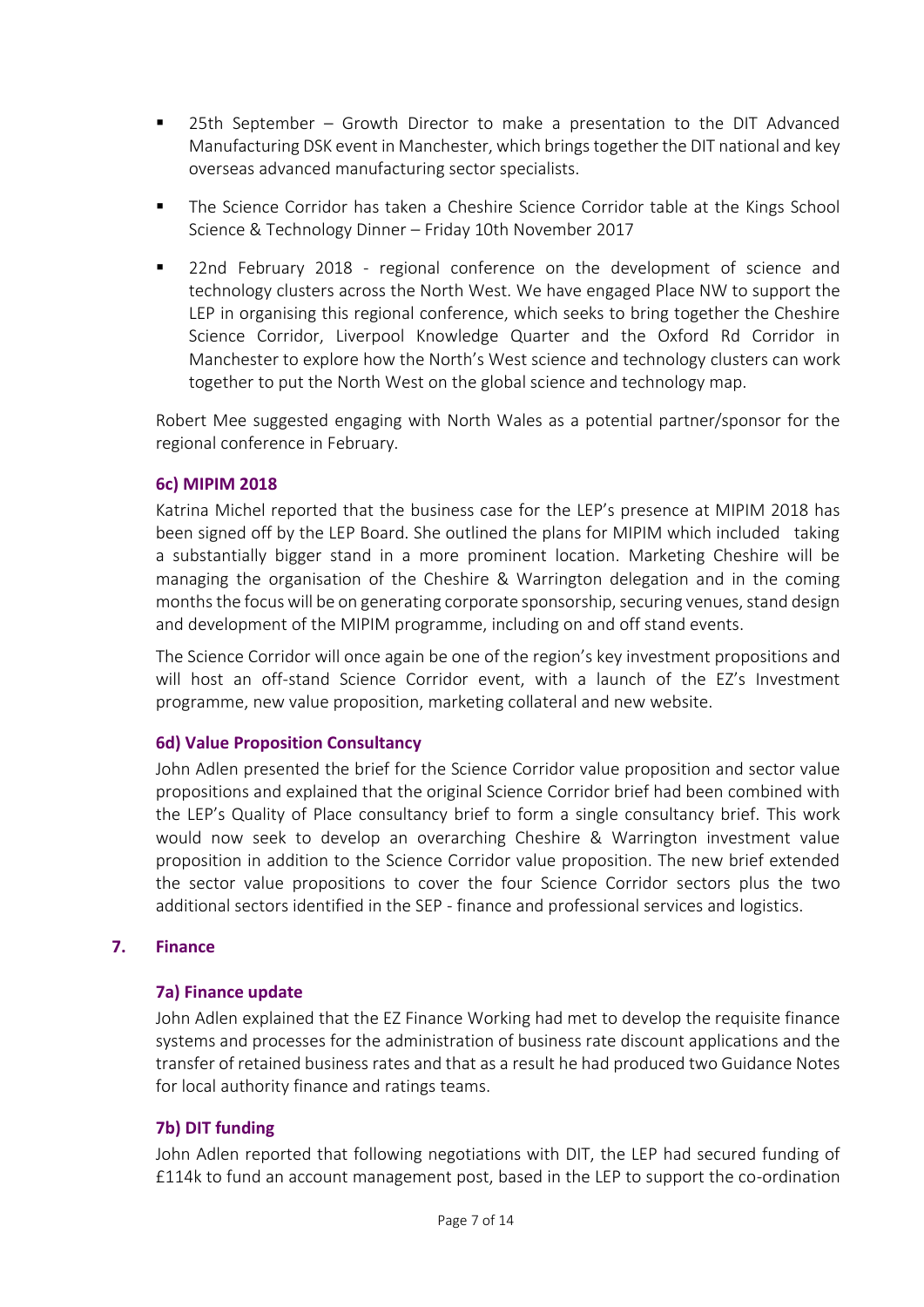of inward investment activity at the sub-regional level and to provide account management for foreign-owned companies across Cheshire & Warrington, but with a particular focus on the Science Corridor. The offer letter from DIT had been received and John was in the processing of drawing up the job description with a view to appointing recruitment consultants.

#### **8. Any Other Business**

None to report.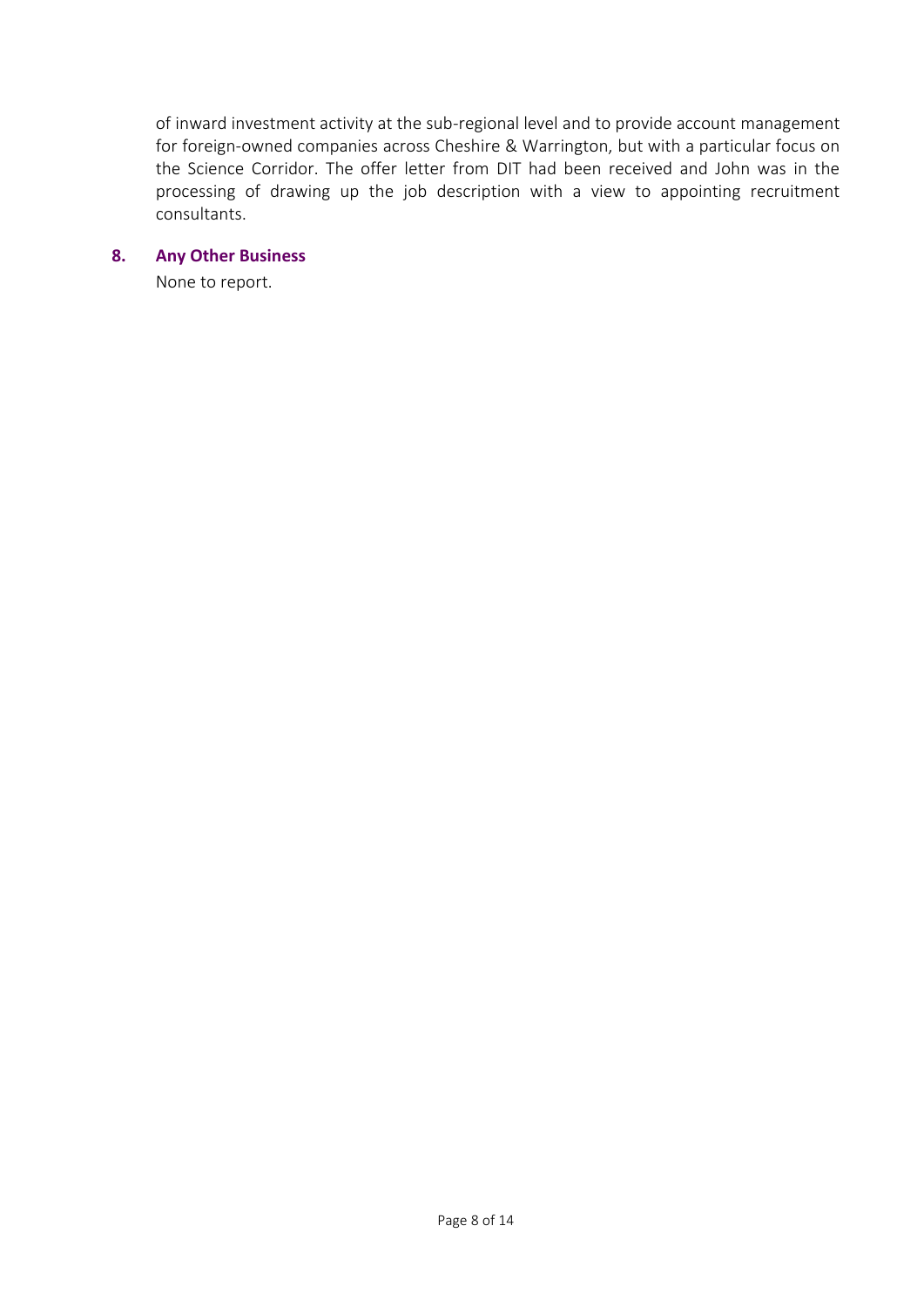# **Item 4 – Governance**

#### **4a) Changes in membership/attendance**

- Chris Capes is the new Cheshire West & Chester Council officer representative, replacing Tony Clark
- Martin O'Rourke will attend the EZ Board meetings as the representative for Birchwood Park replacing Jonathan Walsh.
- Stephen Fitzsimmons will attend the EZ Board meetings as the representative from Warrington & Co replacing Steve Park.

#### **4b) Compliance with Local Assurance Framework**

As part of the National and Local Assurance Framework for LEPs and, as reiterated in the recently published Mary Ney Review of LEP Governance, the LEP Board has agreed that all LEP committee meetings will be open to the public with effect from  $1<sup>st</sup>$  January 2018. To this end, the EZ Board will need to:

- 1) Publish an annual calendar of meeting dates on the LEP website
- 2) Publish the Terms of Reference for the EZ Board
- 3) Publish all papers on the LEP website at least one week in advance of meetings, including:
	- a. Agendas
	- b. Minutes of meetings (suitable redacted)
	- c. Business cases (suitable redacted)
	- d. Appraisals (suitably redacted)
- 4) Hold meetings in rooms large enough to accommodate members of the public

If members of the public wish to attend an EZ Board meeting they must notify the LEP seven days prior to the meeting.

#### **4c) Updated Terms of Reference**

An updated Terms of Reference for the EZ Board is attached at Appendix A.

#### **4d) Reminder of Conflicts of Interest Declarations**

As part of the LEPs compliance with the Local Assurance Framework, we have been asked to remind members of the LEP's policy on declarations of interest, which is as follows:

*Where a member of a committee has a personal or professional interest in an agenda item they are asked to declare that interest at the start of the meeting. The person can remain in the meeting while the item is discussed but they are only allowed to answer direct questions about that item and should refrain from promoting the item in any way. In this way, it is hoped that the committee can benefit from that members knowledge without being unduly influenced by the interest.*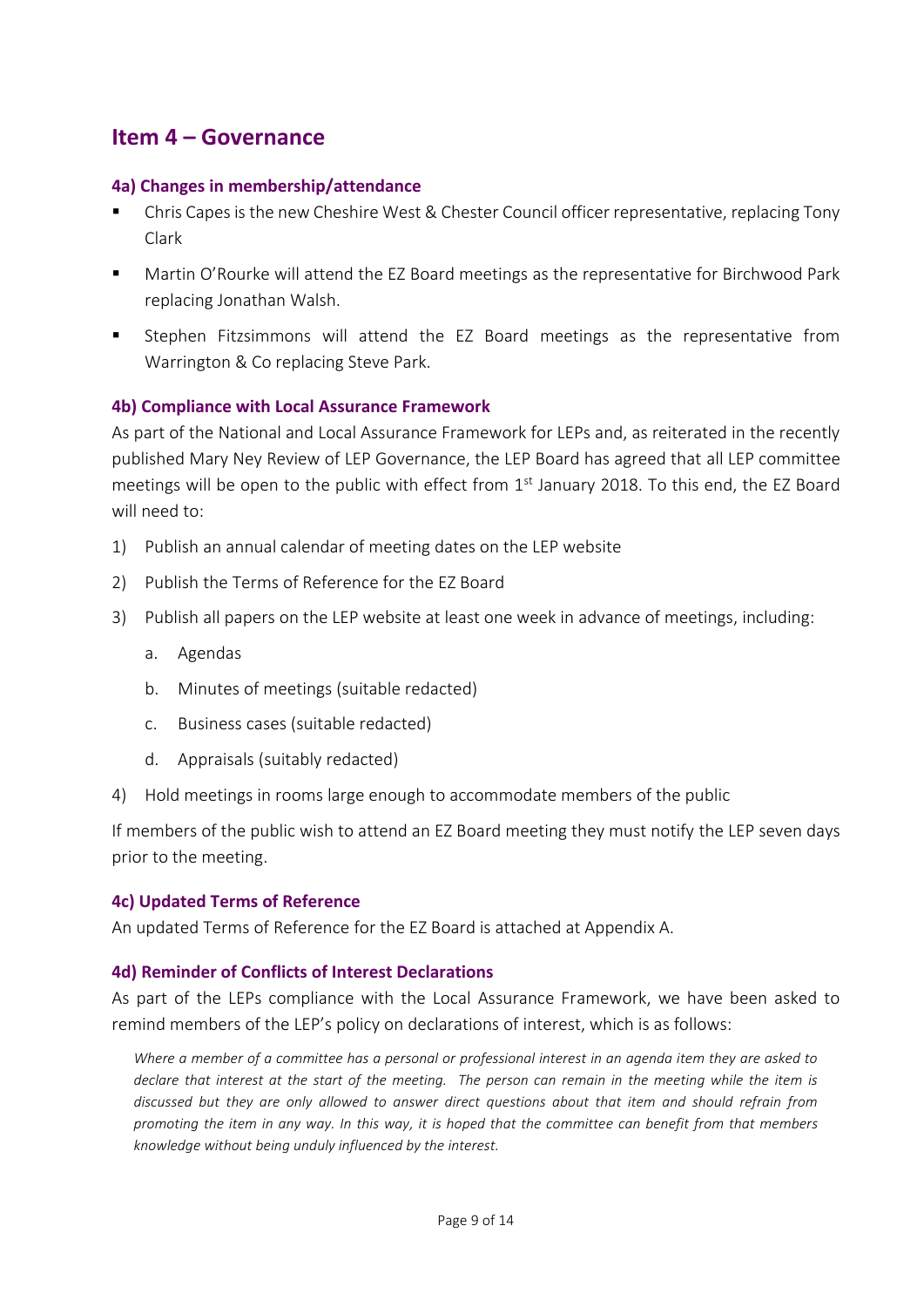## **4e) 2018 Meeting Dates**

Please note the EZ Board meeting dates and locations for 2018:

- Thursday 25th January (Alderley Park)
- Thursday 22nd March (Thornton Science Park)
- Thursday 17th May (Birchwood Park)
- Thursday 19th July (Alderley Park)
- Thursday 20th September (Thornton Science Park)
- Thursday 22nd November (Birchwood Park)

# **Item 5 – Operational update**

#### **5a) Quarterly monitoring return**

#### **5b) Growth Director's update (JA)**

In the last period, John Adlen has undertaken the following key development activities:

- Procurement of legal advisers to support the LEP in the negotiating and drafting of a legal agreement for the purchase of a proportion of a sub-station at New Bridge Road, Ellesmere Port.
- Ongoing negotiations with Redsun Developments regarding the creation of a 'Put Option' to support the speculative development of new industrial floorspace on Hooton Park.
- Appointment of consultants to develop a value proposition for Cheshire and Warrington and the Science Corridor (see item 6d)
- Procurement of search consultants to support the appointment of the DIT funded Key Account Management post (see item 6e)

## **5c) EZ site updates (Landowners)**

A verbal update to be provided by landowners on each EZ site.

#### **5d) Development and Investment Strategy (Cushman & Wakefield)**

Cushman & Wakefield will present the outline Investment Programme for the EZ along with an updated retained business rates forecast cashflow. Papers to follow.

#### **5e) Business Rate Discount applications (JA)**

The following Business Rate Discount applications have been approved by the EZ Steering Group and are recommended for ratification by the Board:

▪ **Cook Compression** (Helix Business Park) - currently operating out of three different industrial premises in Ellesmere Port and is to a single unit on Helix Business Park. The company designs and manufactures compressor components, primarily for use in the oil and gas industry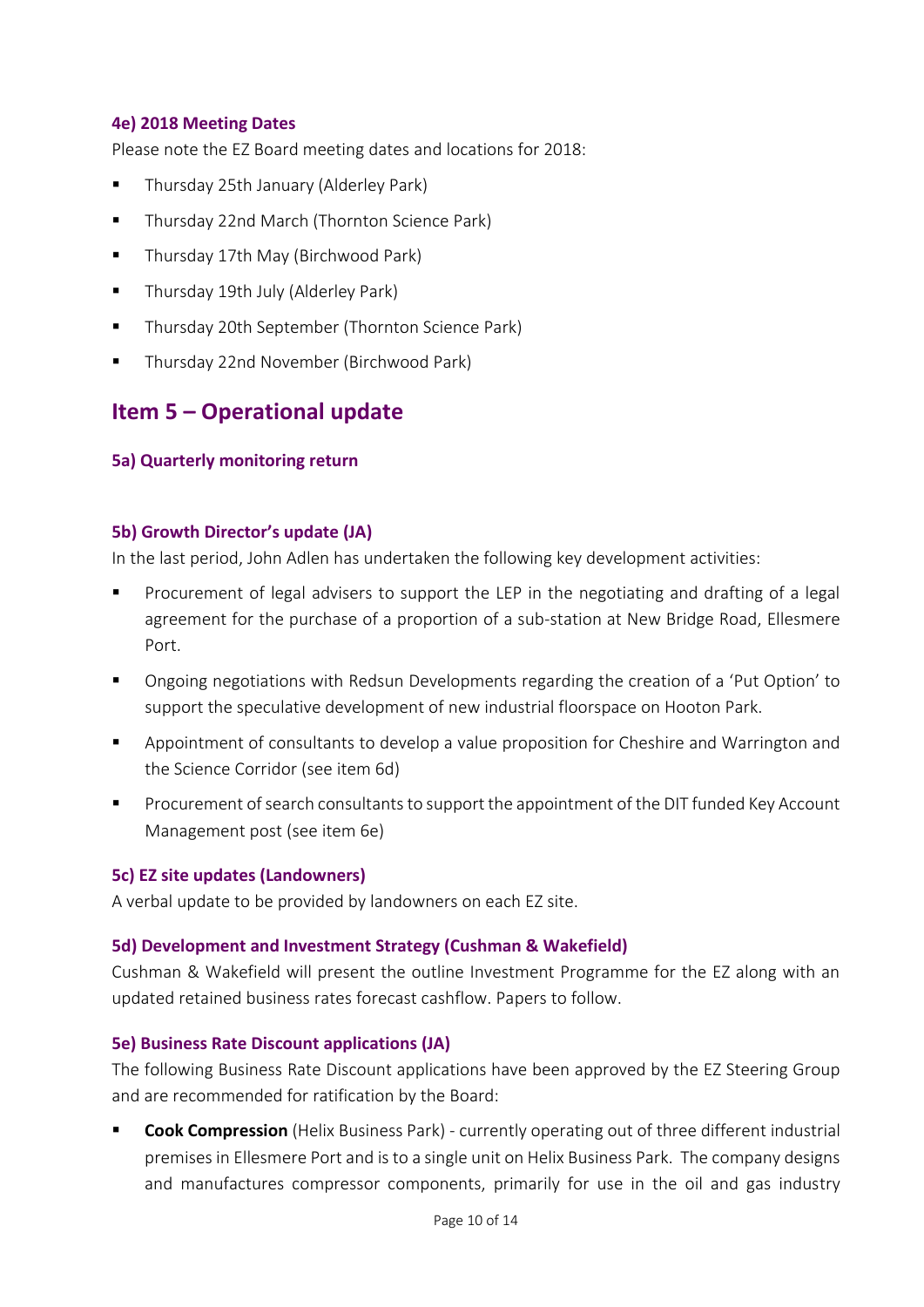worldwide. The company satisfies the 'sector test' and the 'growth test' with plans to grow its turnover and expand its workforce over the next 5 years.

**BISN OII Tools Ltd** (Birchwood Park) – designs and manufacturers sealing solutions for the oil and gas industry, utilising their groundbreaking modified thermite heater. The company clearly meets the 'sector' test. The company is taking 21,619 sq ft of floorspace at Birchwood Park, comprising warehousing, office and lab space. The company is currently based in Runcorn and as it is relocating from outside the LEP area is not required to meet the 'growth' test.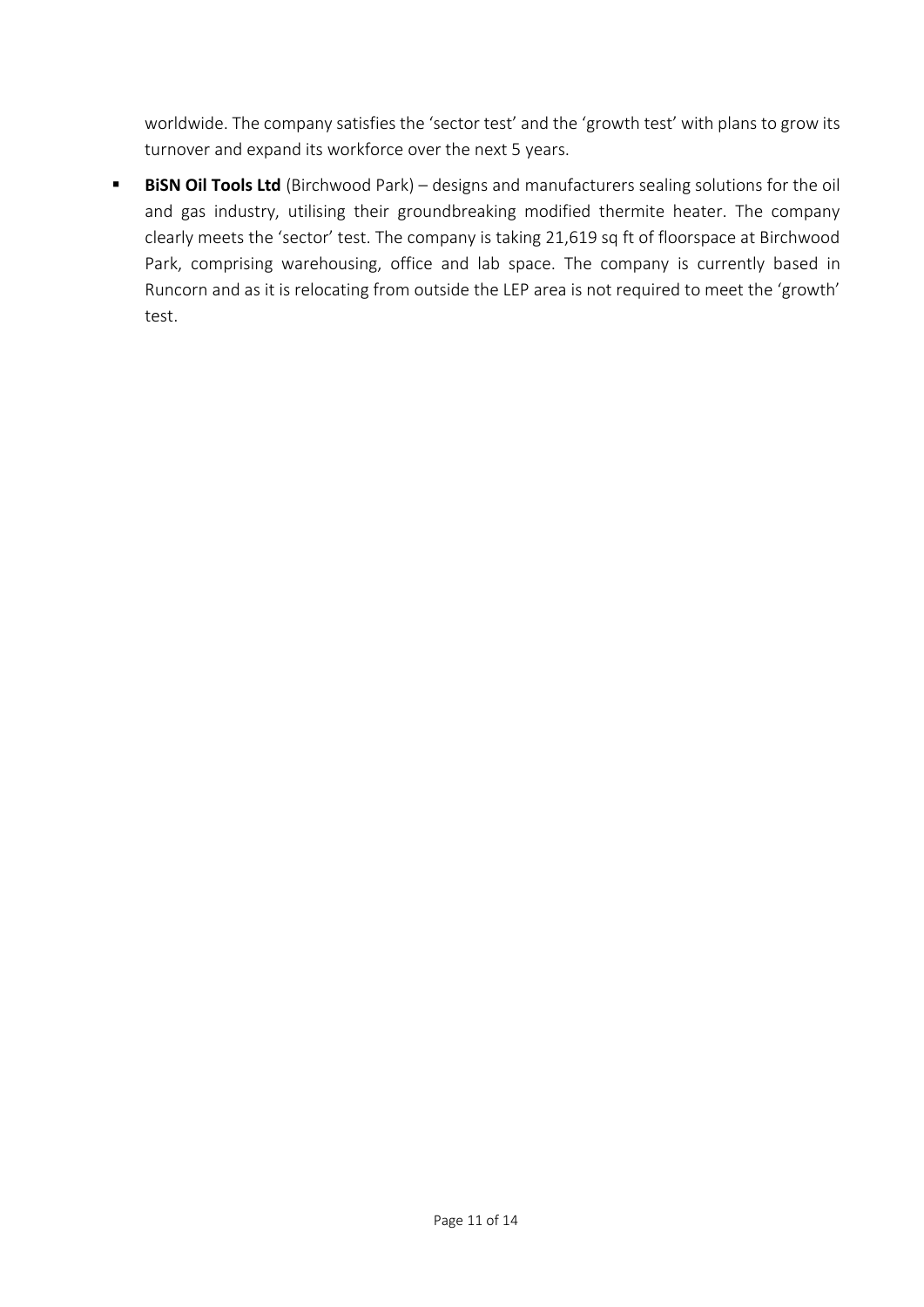# **Item 6 - Marketing and Communication**

# **6a) Marketing and promotion update (JA)**

The following marketing activities have been undertaken over the last period:

- 19th September Growth Director will be a panel member at the Insider Cheshire Ripple Effect business breakfast at Alderley Park
- Presentation at the launch of the Cheshire and Warrington MIPIM programme on key investment opportunities in the sub-region
- 25th September Growth Director to make a presentation to the DIT Advanced Manufacturing DSK event in Manchester, which brings together the DIT national and key overseas advanced manufacturing sector specialists.
- Hosted Cheshire Science Corridor table at the Kings School Science & Technology Dinner Friday 10th November 2017
- Attended DIT event in Manchester with Baltic/Nordic Fintech companies seeking to invest in the NPH
- Attended the launch of the Anti-Microbial Resistance Centre at Alderley Park

# **6b) Upcoming Events (JA)**

■ 22<sup>nd</sup> February 2018 - regional conference on the development of science and technology clusters across the North West. We have engaged Place NW to support the LEP in organising this regional conference, which seeks to bring together the Cheshire Science Corridor, Liverpool Knowledge Quarter and the Oxford Rd Corridor in Manchester to explore how the North's West science and technology clusters can work together to put the North West on the global science and technology map.

# **6c) MIPIM 2018 (KM/JA)**

Preparation for MIPIM 2018 is underway and the Science Corridor will once again be one of the region's key investment propositions to be presented in Cannes. Following on from last year's successful delegation, this year the region is taking a substantially bigger stand in a more prominent location. Marketing Cheshire are managing the organisation of the Cheshire & Warrington delegation and in the coming months the focus will be on generating corporate sponsorship, securing venues, stand design and development of the MIPIM programme, including on and off stand events. We are proposing to once again host an off-stand Science Corridor event, with a launch of the EZ's Investment programme, new value proposition, marketing collateral and new website.

# **6d) Value Proposition Consultancy (JA)**

The brief for the Science Corridor value proposition and sector value propositions has been combined with the LEP's Quality of Place consultancy brief to form a single consultancy brief (copy attached at Appendix A). This work will now seek to develop an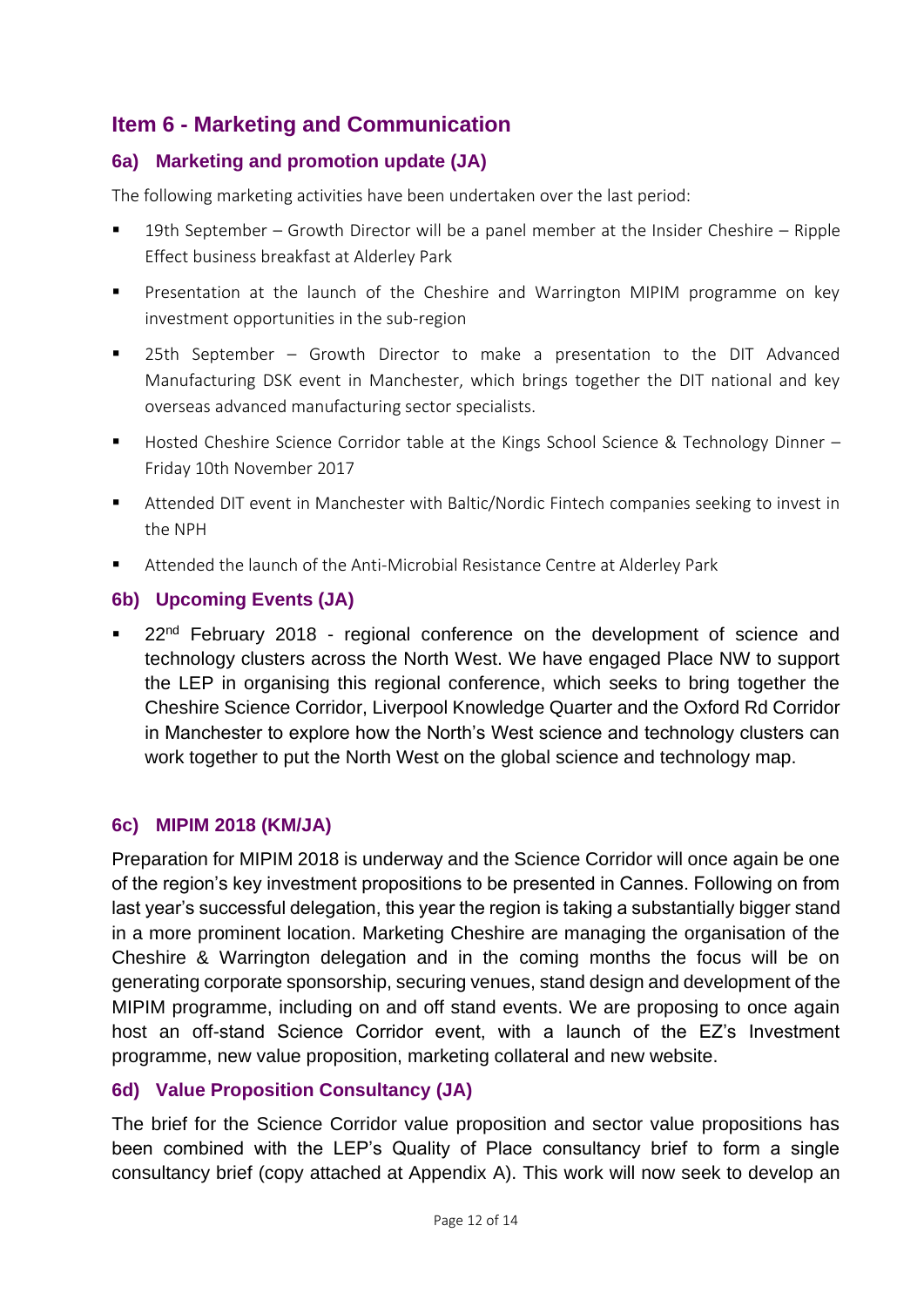overarching Cheshire & Warrington investment value proposition in addition to the Science Corridor value proposition. The new brief has extended the sector value propositions to cover the four Science Corridor sectors plus the two additional sectors identified in the SEP - finance and professional services and logistics.